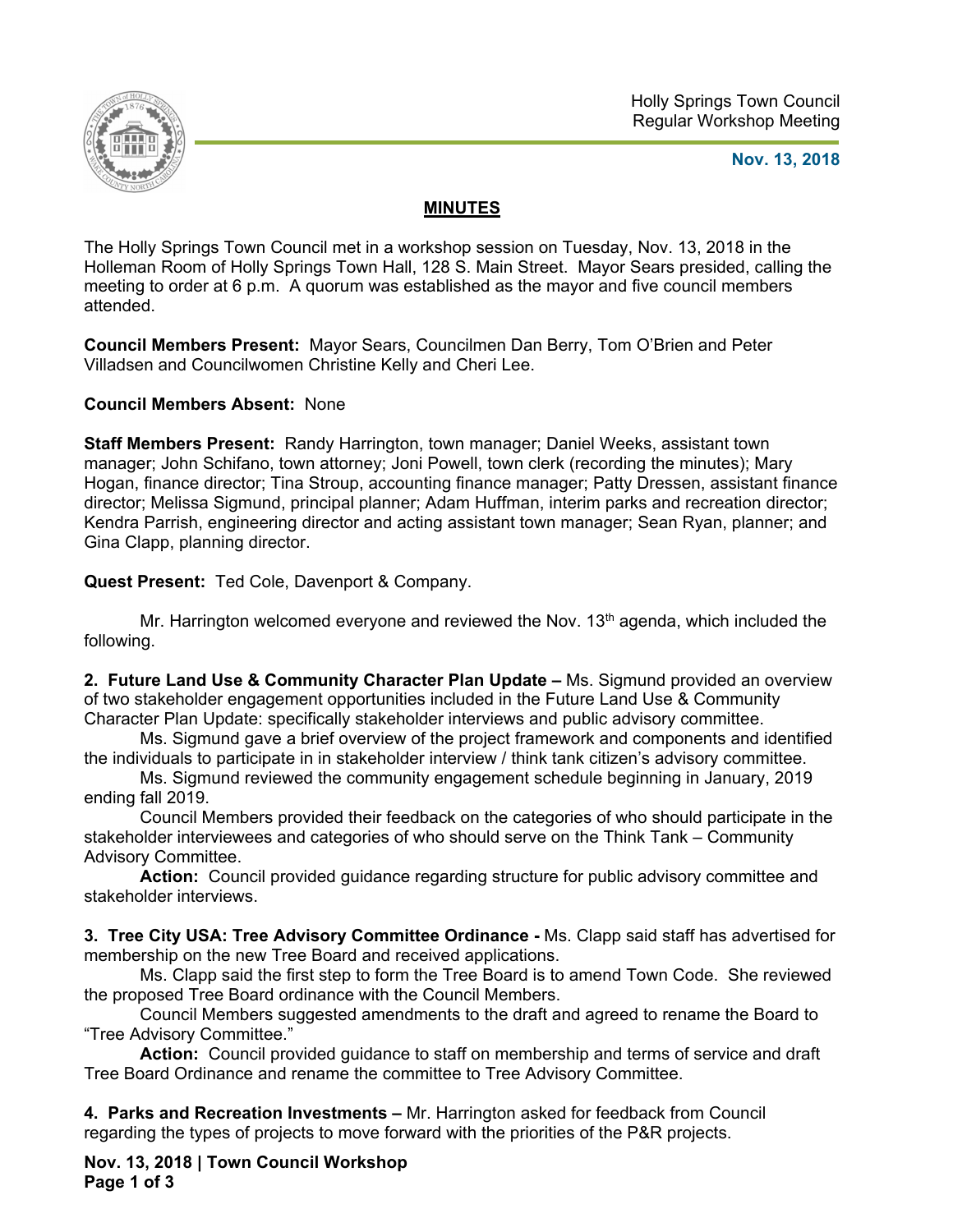Councilman Berry asked to discuss the financial parts of the parks and recreations bonds / transportation bonds.

Mr. Ted Cole of Davenport and Company spoke of the \$8 million parks and recreation GO Bonds FY 2020. He reviewed the proposed tax supported debit services, proposed principal, key debt ratios and debt affordability analysis reports. *Copies of tax supported debit services, proposed principal, key debt ratios and debt affordability analysis reports are attached to these minutes as addendum pages.* 

Mr. Huffman provided a few different options for expenditure of unissued 2011 P&R bond funds. P&R financial information will be shared in light of the recent transportation bond vote.

 He review the FY 2017 revenues and expense ratio of State comparisons of the UNC School of Government benchmarking projects. Holly Springs is in the 39.2% revenue/expense ratio.

Mr. Huffman reviewed the following scenarios with the Council:

### **Scenario A: Priority on Parks \$10 Million**

#### **Parks**

- Park West of 55 \$8,625,000
- Dog Park at Existing Park \$100,000

#### **Greenways**

- Utley Creek Greenway \$700,000 (.6 miles)
- Woodcreek Pedestrian Underpass \$325,000

### **Facilities**

• Minor Improvements - \$250,000

#### **Scenario B: Priority on Greenways \$10 Million GREENWAYS**

- Utley Creek Greenway \$700,000 (.6 miles)
- Woodcreek Pedestrian Underpass \$325,000
- $\bullet$  Holly Glen Target \$2,600,000 (1.3 miles)
- Movie Theater Sunset Ridge North \$3,525,000 (Partial- 2.5 miles)

### **PARKS**

- Park West of  $55 $2,500,000$  (land only)
- Dog Park at Existing Park- \$100,000

## **FACILITIES**

• Minor Improvements - \$250,000

### **Scenario C: Priority on Facilities \$10 Million**

### **Facilities**

- Dual gym model at ting \$8,625,000
- Minor improvements \$250,000

### **Parks**

Dog park at existing park - \$100,000

### **Greenways**

- Utley creek greenway \$700,000 (.6 miles)
- Woodcreek pedestrian underpass \$325,000

**Nov. 13, 2018 | Town Council Workshop Page 2 of 3**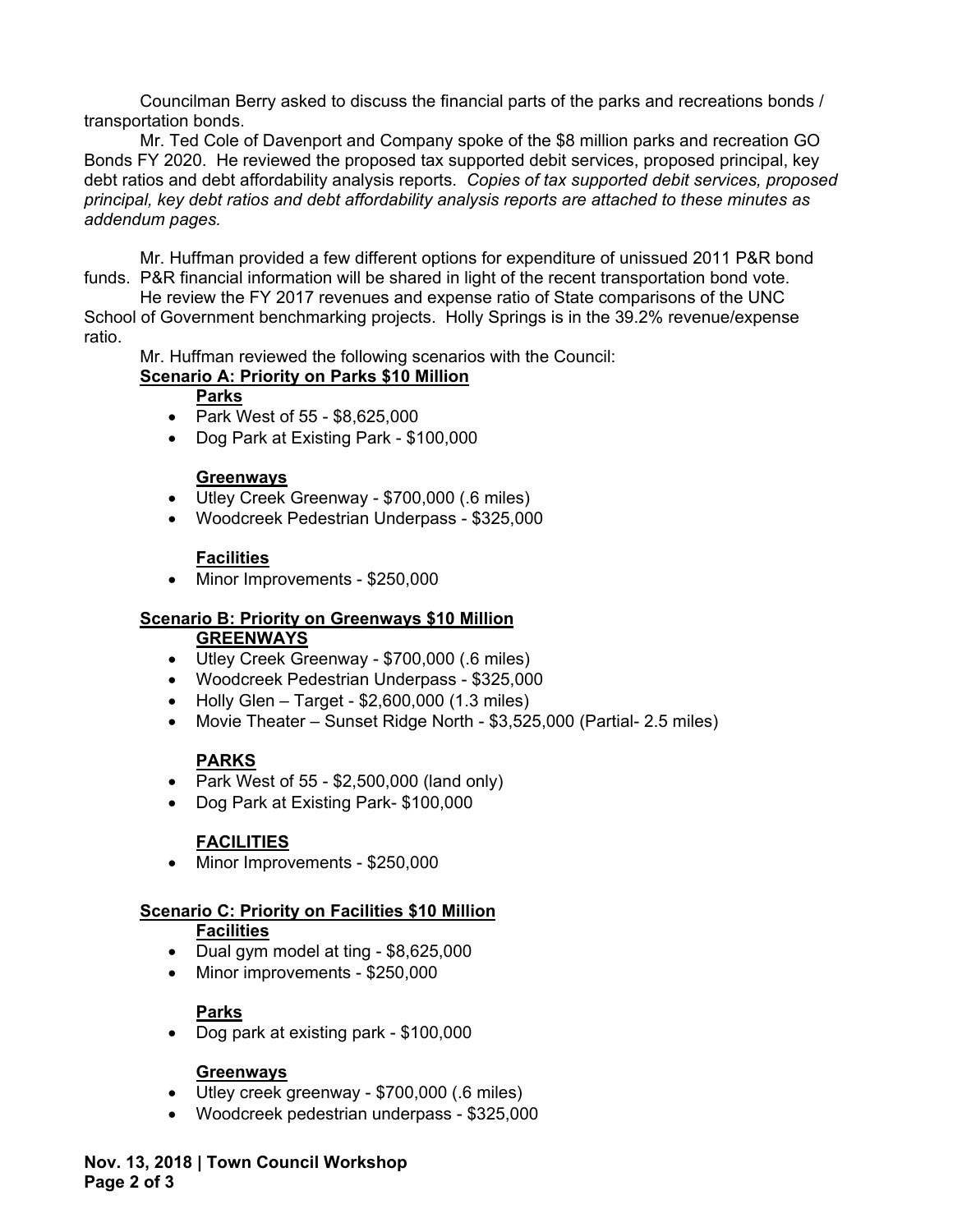### **Scenario D: Priority on Parks & Greenways \$10 Million**

#### **Parks**

- Park West of 55 \$4,900,000
- Dog Park at Existing Park \$100,000

### **Greenways**

- Utley Creek Greenway \$700,000 (.6 miles)
- Woodcreek Pedestrian Underpass \$325,000
- $\bullet$  Holly Glen Target \$2,600,000 (1.3 miles)
- Movie Theater Sunset Ridge North \$1,375,000
- $(Partial 1 mile)$

**Direction**: Council directed staff to survey or poll the community of Scenarios A, B, C and D and come back with the results.

**5. Mayor and Council Annual Retreat** – Mr. Harrington discussed the possible locations and potential dates for 2019 Annual Council Retreat.

Mr. Harrington asked Council if the first or second week in February, 2019 would be good dates for the members.

All Council Members were in consensus of 1<sup>st</sup> or  $2<sup>nd</sup>$  week in February, 2019 and requested staff to research possible out of town venues for the location of the retreat.

**Direction:** Council provided guidance to set the 2019 Annual Retreat in February 2019 and research possible venues.

**6. Adjournment:** There being no further business for the evening, the Nov. 13, 2018 meeting of the Holly Springs Town Council was adjourned.

Respectfully Submitted on Tuesday, Dec. 4, 2018.

 $\overline{\phantom{a}}$ 

Linda Harper, NCCMC Deputy Town Clerk

**Addenda pages as referenced in these minutes follow and are a part of the official record.**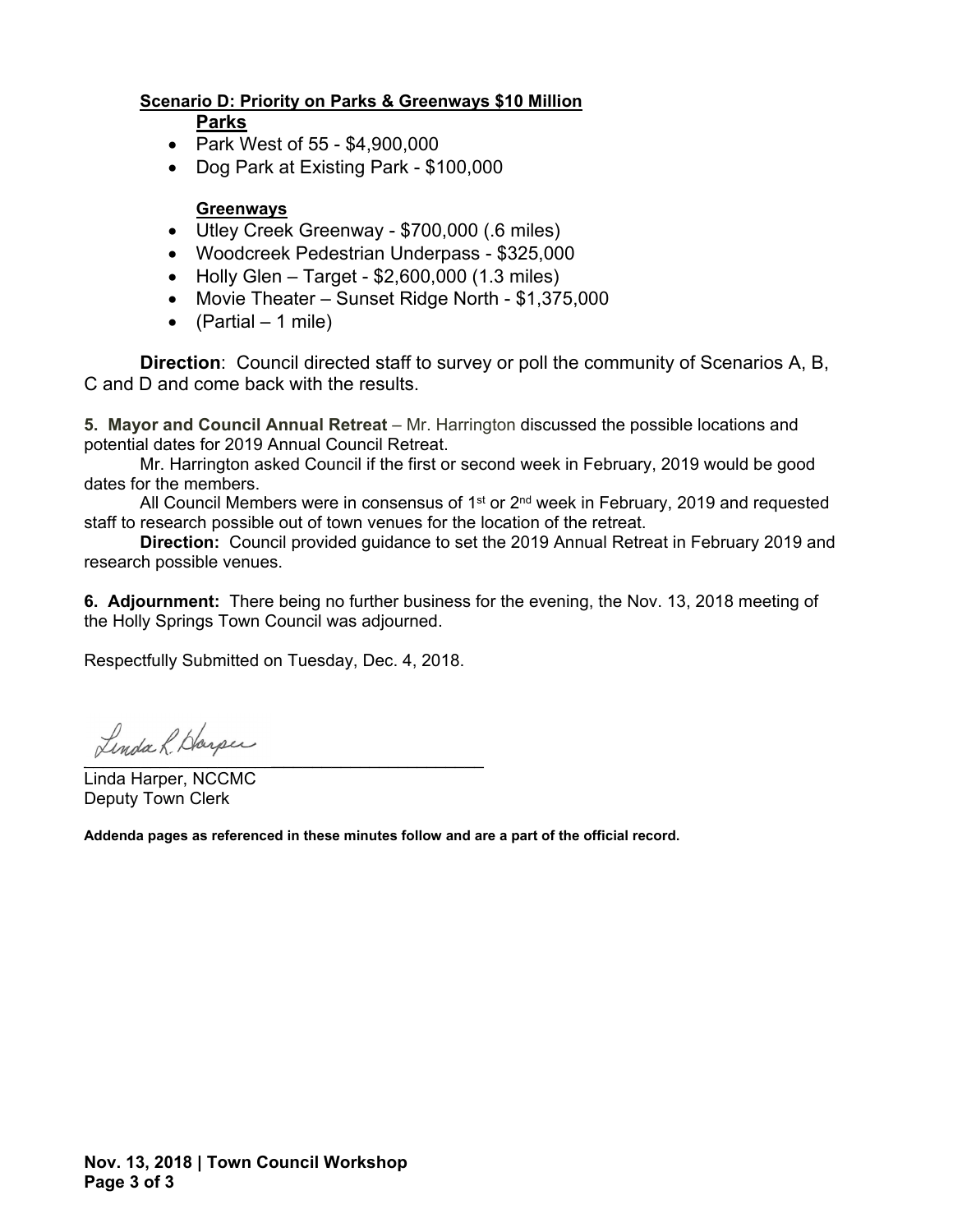# Proposed Tax Supported Debt Service



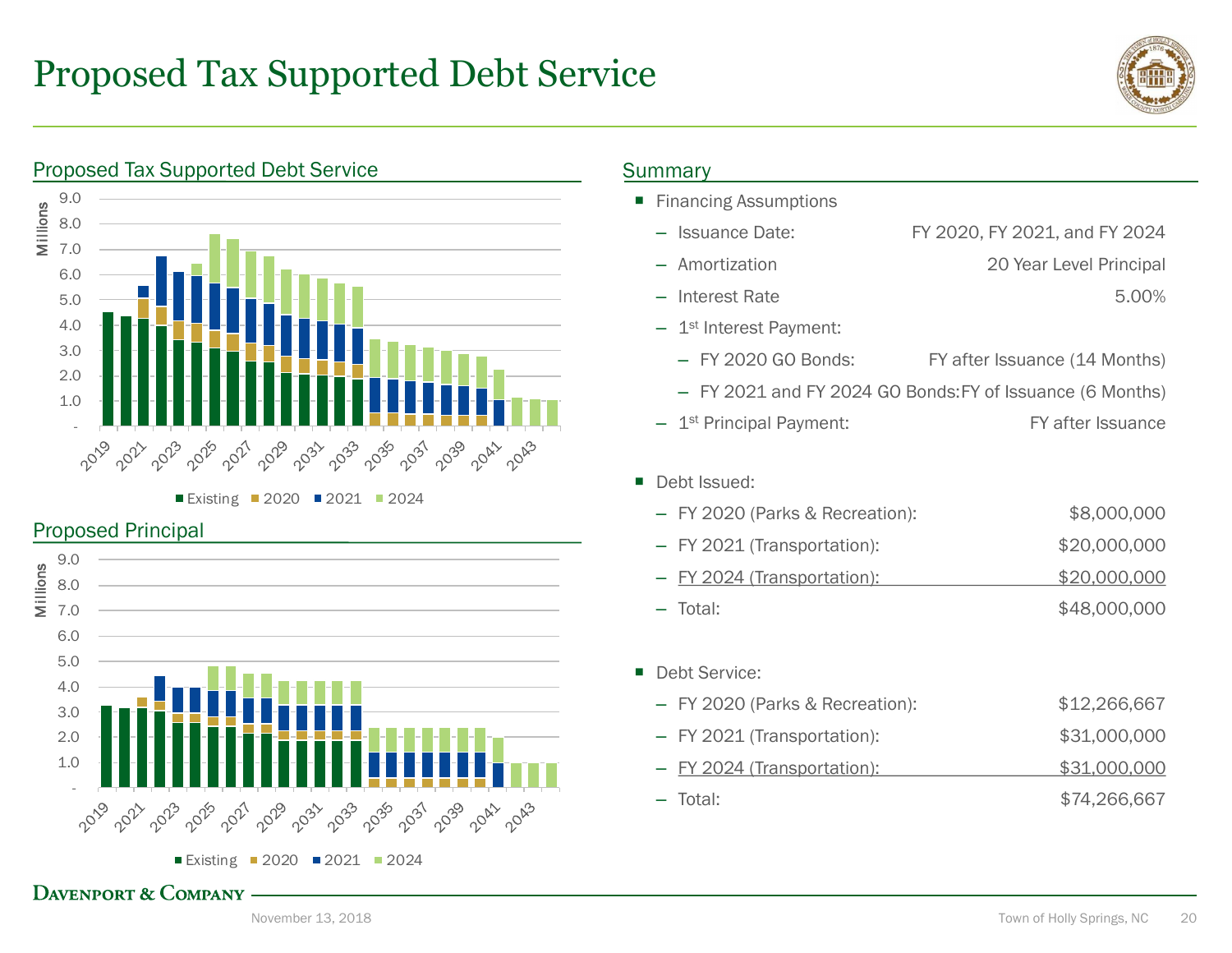# Key Debt Ratios

10-Year Payout



## 30%<br>20%<br>10%<br>0%  $\frac{10\%}{0\%}$ 20% 40% 50% 60% 70% 80% 90% 100% 2019 2020 2021 2022 2023 2024 2025 2026 2027 2028 2029 2030 2031 2032 2033 2034 2035 2036 2037 2038 2039 2040 2041 2042 2043 2044 Existing Debt **Parks & Rec GO Only** Parks & Rec and 2021 GO Parks & Rec and 2021/2024 GOs Policy

# Debt Service to Expenditures



## Debt to Assessed Value



- The Town has a policy setting a minimum 10-Year Payout Ratio of 55.00%.
- The Town has a policy setting a maximum Debt to Assessed Value Ratio of 2.50%.
- The Town has a policy setting a maximum Debt Service to Expenditures Ratio of 15.00%.

# DAVENPORT & COMPANY ———————————————